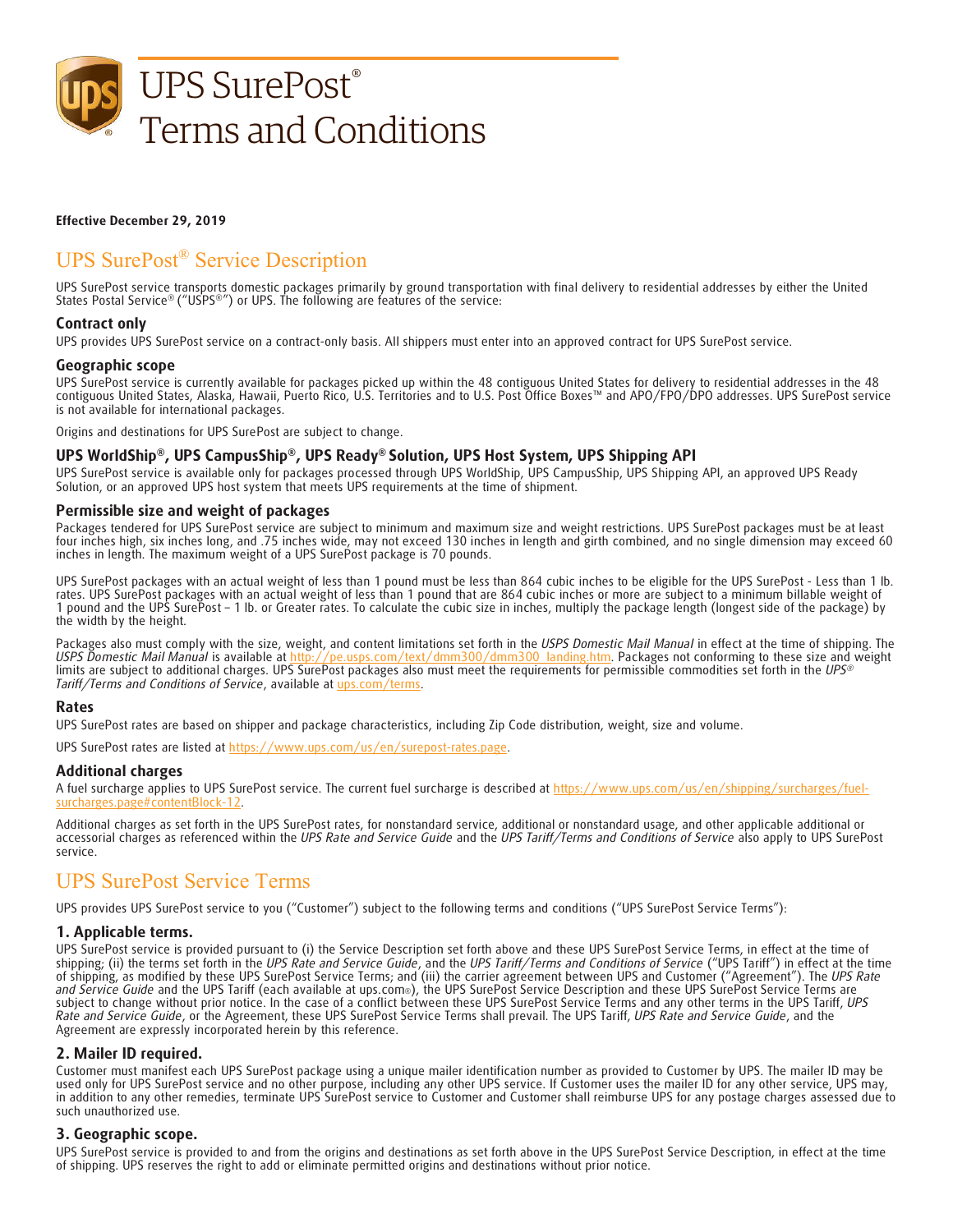## **4. Size and weight limits; packaging.**

Packages tendered for UPS SurePost service are subject to the weight and size limitations set forth above in the UPS SurePost Service Description, in effect at the time of shipping. Packages not conforming to these size and weight limits are subject to additional charges.

Customer may not use UPS- or USPS-supplied boxes or other packaging for UPS SurePost packages. UPS SurePost packages using UPS- or USPS-supplied boxes or other packaging will be assessed shipping rates and charges as applicable to the packaging used.

## **5.** *USPS Domestic Mail Manual* **restrictions; UPS permitted commodities.**

Customer shall comply with the *USPS Domestic Mail Manual* in effect at the time of shipping and all applicable USPS rules and regulations for all packages tendered for UPS SurePost service, including restrictions on commodities and packaging.

Customer shall not tender, and UPS will not accept for UPS SurePost service, packages containing lithium batteries, hazardous materials, dangerous goods or other items subject to regulation under the U.S. Code of Federal Regulations, Title 49 (including Limited Quantity (ORM-D)). Customer shall ensure that packages do not contain any item that UPS prohibits or states that it does not accept, as set forth in the UPS Tariff.

Customer shall be responsible for any penalties, fines, or any other damages that may arise as a result of Customer's failure to comply with USPS rules and regulations or UPS requirements.

## **6. Transit time; Service Guarantee.**

The time and date of delivery for any package tendered for UPS SurePost service is not guaranteed. The UPS Service Guarantee as set forth in the UPS Tariff is not available for packages tendered for UPS SurePost service. Customer, on behalf of itself and its consignees, waives any right or claim for damages or liabilities of any kind against UPS arising from or relating to delayed delivery of packages tendered for UPS SurePost service.

## **7. Mode of transportation; delivery.**

UPS may provide UPS SurePost service via any mode of transportation in its discretion. Customer acknowledges that transportation for UPS SurePost packages, including for shipments to certain Zip Codes, may be made in whole or in part by the USPS in UPS's sole discretion. Only one delivery attempt shall be made on each package. Packages may be released to the consignee's address without signature.

## **8. Undeliverable packages.**

UPS SurePost packages that cannot be delivered by the USPS will be returned to Customer or destroyed as determined by the USPS. All packages returned to Customer by the USPS will be charged the applicable USPS postage rate plus an additional service fee, as determined by the USPS. All such return charges are billed directly to Customer or the receiver by the USPS. Customer may request the USPS to provide Ancillary Service Endorsements for undeliverable packages pursuant to the *USPS Domestic Mail Manual*, including Address Service Requested, Return Service Requested, Forwarding Service Requested, and Change Service Requested. Such services are provided by the USPS according to the terms and charges set forth in the *USPS Domestic Mail Manual*.

If UPS is unable to deliver a UPS SurePost package, it will be returned to Customer at Customer's expense.

## **9. Termination of service.**

UPS shall have the right to terminate UPS SurePost service to Customer immediately (i) if Customer fails to comply with any of these UPS SurePost Service Terms or the terms of any Agreement, or (ii) if the USPS eliminates or changes the terms under which it provides service for packages tendered for UPS SurePost service. Termination shall be effective on notice to Customer.

## **10. Pricing.**

Customer shall pay the rates and charges applicable to UPS SurePost service, except as otherwise set forth in the Agreement. Changes shall become effective on the date specified in the notice.

The rates and charges for UPS SurePost service are subject to change on advance notice at any time for any reason. Changes shall become effective on the date specified in the notice.

Bill Third Party and Bill Consignee (Collect Billing) options are not available.

## **11. Processing system; Routing code; label; PLD.**

Customer shall use (and shall ensure all Customer shipping locations use) UPS WorldShip, UPS CampusShip, UPS Shipping API, or an approved UPS Ready Solution or approved host system that meets UPS's requirements at the time of shipment ("UPS Automated Shipping System") to process UPS SurePost packages.

Customer shall ensure that all Customer shipping locations update on a monthly basis the UPS Automated Shipping System with the current version of the UPS SurePost Routing file. On UPS's request, Customer shall reimburse UPS for any charges levied by the USPS to transport packages to the correct USPS facility for delivery to the consignee.

Customer shall apply to each package tendered for UPS SurePost service a special UPS SurePost label, which is readable by the USPS and identifies packages for UPS SurePost service. Customer also must comply with the requirements set forth in the UPS Guide to Labeling Supplement – UPS SurePost,<br>available from your Account Executive. Customer shall upload all applicab package dimensions, to UPS on or before the date of shipment. If Customer does not provide timely upload of all applicable PLD information, USPS delivery status events will be unavailable.

## **12. Package segregation.**

UPS reserves the right to require Customer during the months of November and December, to segregate its UPS SurePost service packages from its UPS® Ground service packages prior to tender to UPS. UPS will provide Customer thirty (30) days prior written notice of such requirement.

## **13. Liability limitations.**

UPS's liability for loss or damage to UPS SurePost packages is limited to a maximum of one hundred dollars (\$100) per package. Whenever goods are damaged or lost in the course of transportation by UPS and a valid claim has been filed as set forth in the UPS Tariff, UPS will pay, at its option, the lowest of the following: the actual cost of the goods, the repair cost, the replacement cost, or one hundred dollars (\$100). Notwithstanding anything herein to the contrary, UPS shall have no liability for any loss of, or damage to, any goods while in the care, custody or control of the USPS, or any other third party.

UPS SurePost service is an economy transportation service intended for the transportation of low value packages; therefore, Customer agrees that the limitation of liability set forth above is reasonable under the circumstances surrounding the transportation. Accordingly, any packages that Customer ships using UPS SurePost service will be subject to the limitation of liability contained in these UPS SurePost Service Terms, and Customer acknowledges that it does not wish to declare an additional value for any package to avoid the limitation of liability set forth herein. If Customer inadvertently makes a